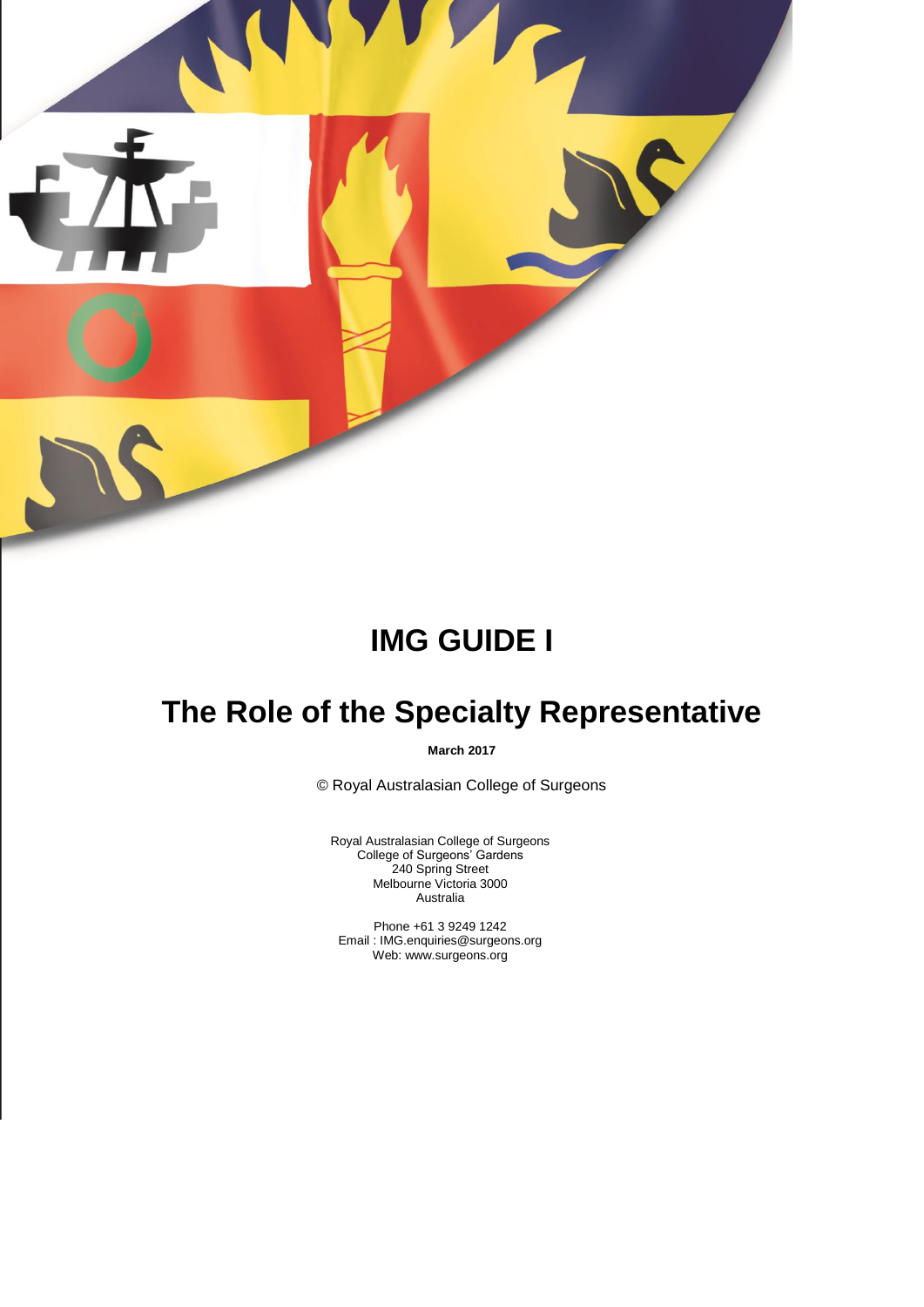# **Message from the IMG Committee Chair, and Deputy Chair of the Board of Surgical Education and Training**



Dear colleague,

This guide has been developed to ensure that Fellows participating in the assessment process are fully informed of their responsibilities and the Royal Australasian College of Surgeons (RACS) resources that are available for them. Participation in specialist assessment is recognised as a Continuing Professional Development (CPD) activity.

International Medical Graduate (IMG) surgeons are an important client group for the RACS most of whom ultimately become Fellows. Fellows who are undertake the role of Clinical Assessors play an important role in assisting IMG surgeons to adjust to a new professional and cultural environment and thereby ensure the high standard of surgical practice in Australia.

Increasingly, the RACS is forming collaborative relationships with other organisations also involved in specialist assessments. For several years the RACS has played a key role in determining the needs of IMGs undergoing assessment and more recently has been developing resources to assist them achieve Fellowship.

At the same time, it has become clear that Fellows involved in the assessment of clinical practice also require support and resources. The RACS has developed a range of resources for Fellows in collaboration with the Surgical Education and Training Boards. All materials are approved by the Board of Surgical Education and Training (BSET), the Board which has been delegated the responsibility of overseeing the IMG specialist assessment process.

The recent establishment of an IMG Committee (IMGC) will also provide Fellows involved in the assessment of IMGs an opportunity to raise issues in a dedicated forum with other specialty representatives involved in the assessment of IMGs. It is expected that this will result in the development and discussion of better processes associated with the initial and ongoing assessment of IMGs. The IMGC will report and make recommendations to BSET.

I would like to thank you for your participation in this important activity and encourage you to avail yourself of the resources available.

**Mr Andrew Brooks FRACS**

Deputy Chair, Board of Surgical Education and Training

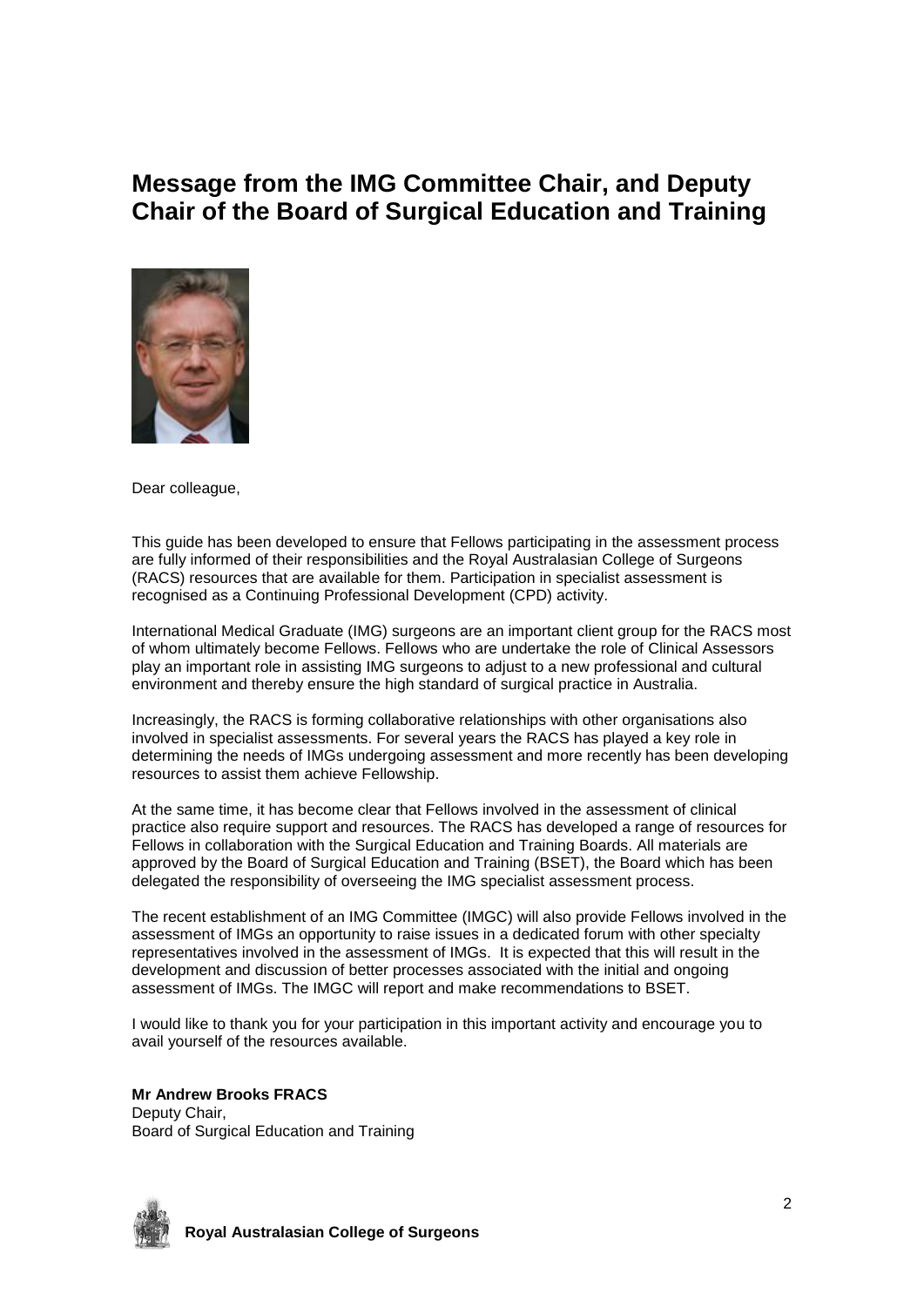# **INTRODUCTION**

This guide has been produced by RACS to assist you to manage the specialist assessments of IMG surgeons.

Historically, the RACS has always made provision for surgeons with overseas qualifications and training to become Fellows of RACS. In addition, the Australian federal government has introduced regulations for IMG specialists in order to maintain health service delivery in areas where there are workforce shortages. Under an agreement with the Australian Medical Council (AMC), IMG surgeons wanting to work as surgeons in Australia must undergo a thorough specialist assessment before they can be registered by the Medical Board of Australia (MBA) for specialist registration in their specialty.

Currently the RACS assesses approximately eighty applications from IMG surgeons per year. At any one time approximately one hundred and thirty IMG surgeons will be undergoing specialist assessments. Most ultimately become Fellows of RACS.

Consequently, RACS plays an important role in ensuring the maintenance of high standards of surgical health care with respect to surgical training and the assessment of IMG surgeons. In addition, the membership profile of RACS is also changing as it embraces an increasingly diverse membership base.

Application for the recognition of specialist surgical qualifications must be made directly to RACS.

RACS will assess the IMG surgeon's surgical training and clinical experience for the full range of specialist surgical competencies identified in the RACS's specialty specific comparable specialist surgical training and exit examination policies to determine whether the IMG surgeon is comparable to an Australian trained surgeon.

Once RACS has made its assessment, it will formally notify the IMG and the MBA via the AMC (AMC) portal the outcome of our assessment.

If an IMG surgeon is assessed as 'not comparable', or the RACS requires them to undertake further training and assessment before being eligible for registration to practise independently or unsupervised, there are other options the IMG surgeon may pursue to practise medicine in Australia. An IMG surgeon may apply to:

- the Competent Authority Pathway via MBA
- the Standard Pathway via AMC

Both pathways above will allow the IMG surgeon to work as a hospital non-specialist in the public hospital system (Note that an IMG surgeon may not provide unsupervised specialist medical services in either the public hospital or private system without registration to practise in that specialty).

Further information on the options for IMGs is available on the DoctorConnect website [www.doctorconnect.gov.au](http://www.doctorconnect.gov.au/)

## **ROLE OF THE AMC**

The AMC facilitates:

- 1. primary source verification of an IMG's medical qualifications
- 2. the exchange of relevant information between the AMC, the specialist medical colleges and Australian Health Practitioner Regulation Agency (AHPRA) through the AMC secure portal. The secure portal is a repository for certified copies of an IMG's

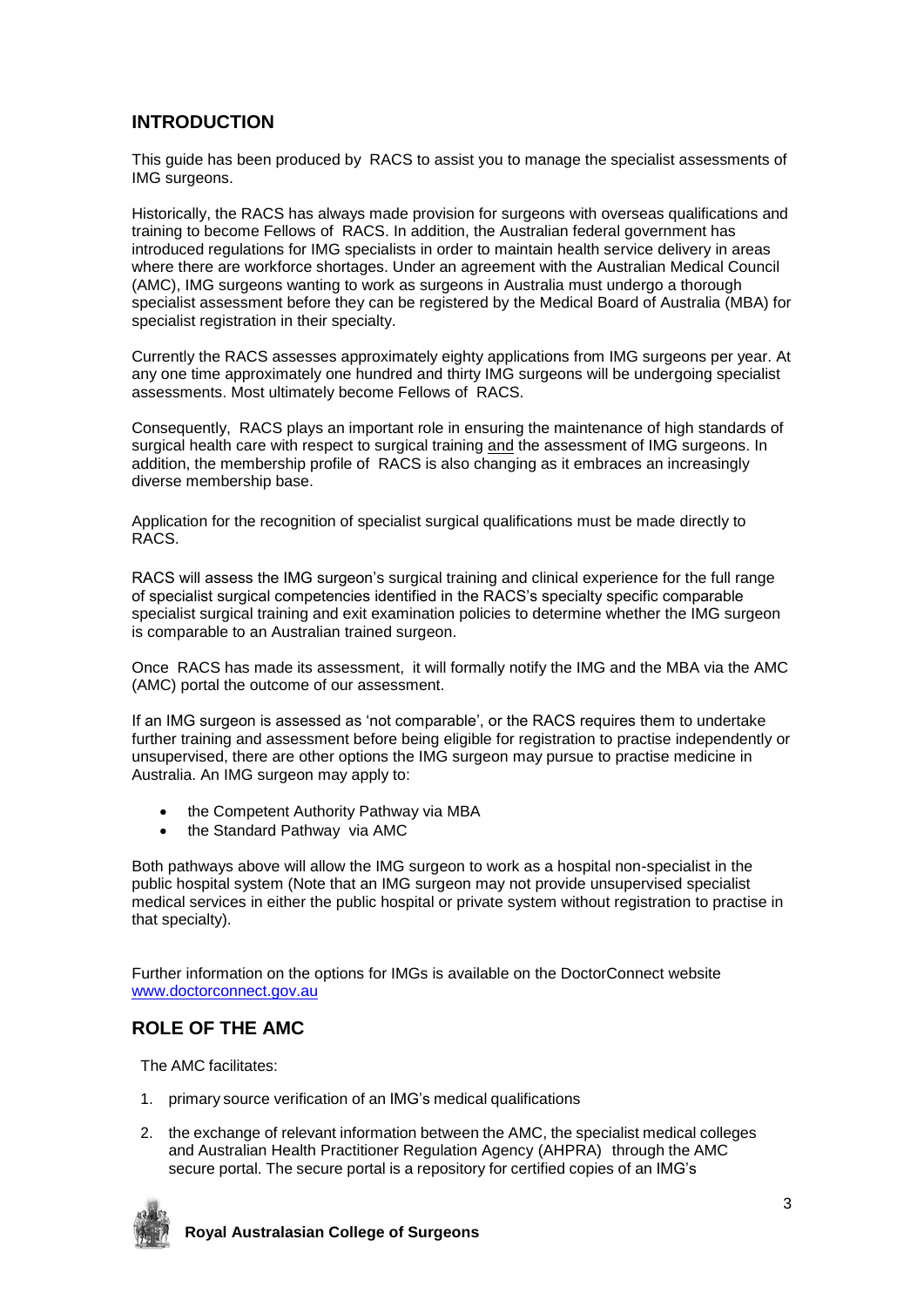qualifications, their primary source verification documents and the outcome of their specialist medical college assessment. AHPRA (on behalf of the MBA) accesses the secure portal to source information for the purposes of registration.

Before applying to RACS for specialist assessment, the IMG must apply directly to the Educational Commission for Foreign Medical Graduate's (ECFMG) Electronic Portfolio of International Credentials (EPIC) for verification of both primary and specialist qualification(s).

After applying to ECFMG for primary source verification the IMG must complete an AMC (AMC) online application to establish an AMC portfolio before applying to RACS for specialist assessment.

The AMC has no role in processing applications for registration or in granting registration, which is a function of the MBA.

Information on the PSV process and AMC portfolio are available on the AMC website [www.amc.org.au](http://www.amc.org.au/)

# **THE MEDICAL BOARD OF AUSTRALIA (MBA)**

The MBA is responsible for medical registration in Australia. The MBA is supported by AHPRA. IMGs must apply directly to the MBA for registration to practice in Australia.

The MBA receives the outcome of the RACS's assessment via the AMC portal and will determine the type of registration an IMG is eligible. The MBA makes the final decision on whether to grant registration.

Information on the registration categories and type of positions that medical practitioners in the Specialist pathway can apply for is available on the MBA website: <http://www.medicalboard.gov.au/>

# **WHICH BOARDS ARE INVOLVED IN THE ASSESSMENT OF IMG SURGEONS?**

Specialist assessment of IMG surgeons is managed within the education and training portfolio by the Board of Surgical Education and Training (BSET). BSET is the key liaison point between the RACS and the AMC, and MBA on matters relating to specialist assessments.

Although the co-ordination of specialist assessments sits within the education and training portfolio this activity is functionally distinct from surgical education and training. And although the chairs of the surgical education and training boards (or their nominees) play a key role in the management of IMG assessments, that function does not extend to the nine surgical education and training boards.

With respect to the assessment of IMGs, the role of the specialty education and training boards is to determine the surgical standards for each surgical discipline that an IMG surgeon must meet to be considered comparable to an Australasian trained surgeon. While the BSET is responsible for IMG assessment matters Specialty Board Chairs and/or IMG Representatives may be consulted for their opinions regarding IMG matters.

Likewise the appointment and activities of clinical assessors for IMG surgeons are managed through BSET not the surgical education and training boards (see diagram below).

It is important to note that as the IMG specialty board representative, your authority and role in the assessment of IMG surgeons is distinct from any role you play in the education and training of surgical trainees.

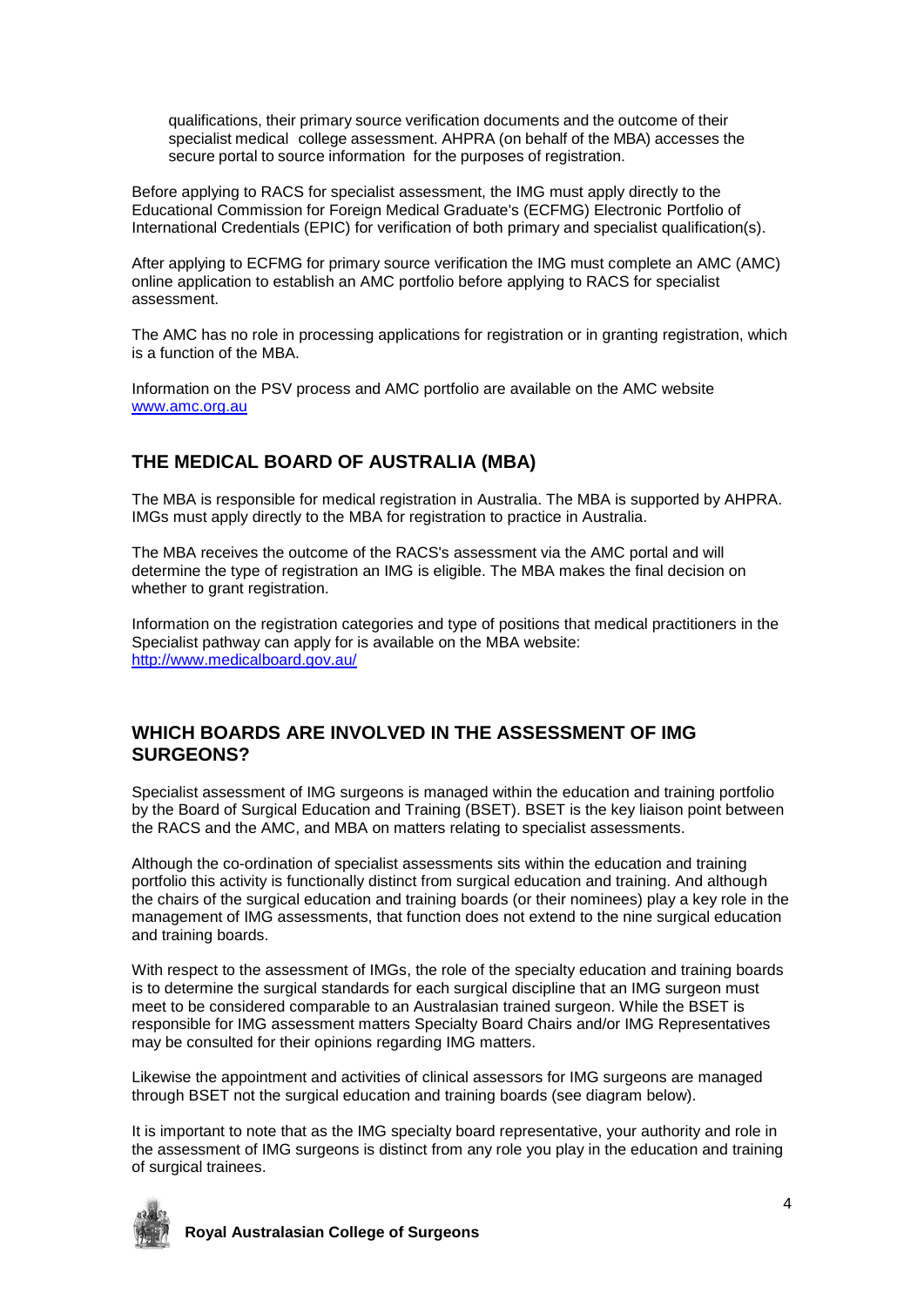Professional and administrative support for the assessment of IMG surgeons is provided by the RACS's Clinical Director, IMG Assessments and Support, and the Department of IMG Assessments (or other delegated administrative support).

In summary your key responsibilities prior to the final recommendation are:

- To undertake a document review; and/or
- To chair the Assessment Interview Panel which is convened to make a final recommendation.

**Figure 1- RACS Governance and management of IMG Specialist Assessments**



If the IMG is deemed 'not comparable' following a document based assessment there are no further responsibilities required of you unless the IMG requests reconsideration or Appeals the RACS decision.

If the IMG is deemed 'partially comparable' or 'substantially comparable' following an interview assessment, and the IMG accepts the recommendation, your key responsibilities are:

- To approve the hospital position if it is suitable for conducting the IMG surgeon's clinical assessment
- Confirm and/or appoint clinical assessors
- Sign-off of quarterly clinical assessment reports (inclusive of any mandatory requirements) that are satisfactory
- Implement the feedback and remedial processes in instances where reports are unsatisfactory
- Provide a recommendation to BSET that the IMG surgeon should be awarded Fellowship of RACS when all components of the final recommendation have been completed satisfactorily

# **WHAT ARE THE KEY COLLEGE POLICIES RELATING TO SPECIALIST ASSESSMENTS?**

The following are the key policies relating to specialist assessment of IMG surgeons. They can be located on the RACS website [www.surgeons.org/policies-publications/policies/international](http://www.surgeons.org/policies-publications/policies/international-medical-graduates/)[medical-graduates/](http://www.surgeons.org/policies-publications/policies/international-medical-graduates/)

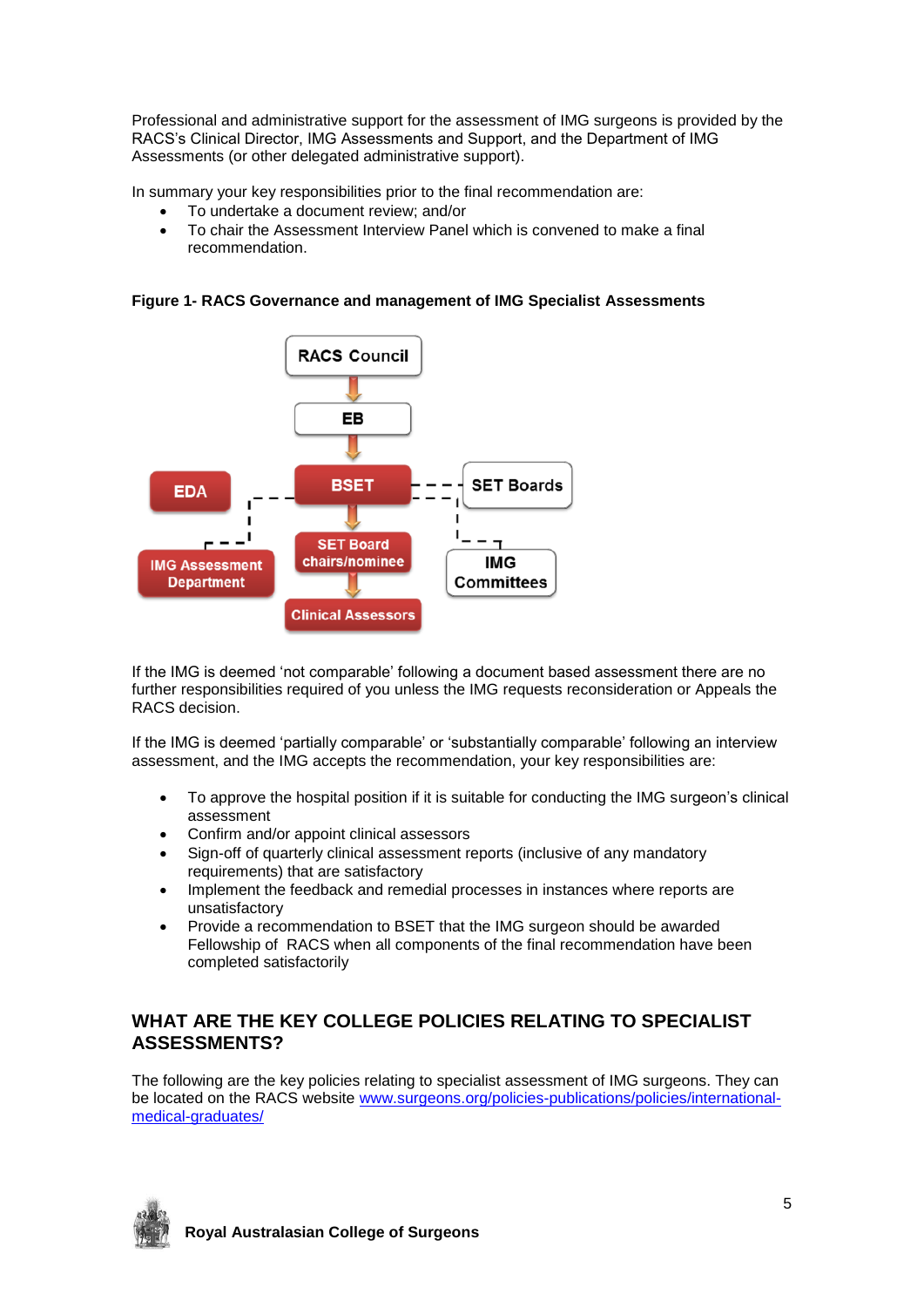- Access to College Interview and Assessment Transcripts
- Assessment of the Clinical Practice of IMGs in Australia
- Clinical Assessors of International Medical Graduates
- Comparable Specialist Surgical Training and Exit Examination in Cardiothoracic Surgery
- Comparable Specialist Surgical Training and Exit Examination in General Surgery
- Comparable Specialist Surgical Training and Exit Examination in Neurosurgery
- Comparable Specialist Surgical Training and Exit Examination in Orthopaedic Surgery
- Comparable Specialist Surgical Training and Exit Examination in Otolaryngology Head and Neck Surgery
- Comparable Specialist Surgical Training and Exit Examination in Paediatric Surgery
- Comparable Specialist Surgical Training and Exit Examination in Plastic and Reconstructive Surgery
- Comparable Specialist Surgical Training and Exit Examination in Urology
- Comparable Specialist Surgical Training and Exit Examination in Vascular Surgery
- IMG Agreement
- IMG Area of Need Assessment
- IMG Assessment Post Accreditation
- IMG Misconduct
- IMG Recency of Practice
- IMGs Assessed with a Defined Scope of Practice
- International Medical Graduate Assessment Interview Panels Terms of Reference
- International Medical Graduate Fees Australia
- New Zealand Vocationally Registered Doctors Applying for Fellowship
- Professional Development Opportunities for International Medical Graduates
- Short Term Training in a Medical Specialty Pathway
- Vocationally Registered Doctors Fellowship Assessment Panel Terms of Reference
- Specialist Assessment of International Medical Graduates in Australia

# **WHO WILL I BE WORKING WITH?**

Throughout the specialist assessment process you will work closely with the following people:

- Chair BSET
- Deputy Chair, BSET (and Chair, IMG Committee)
- Specialty Board Chairs (or their nominee)
- RACS Clinical Director, IMG Assessment and Support
- Staff, Department of IMG Assessments
- Clinical assessors

For further information on the role of clinical assessors, refer to Clinical Assessment of IMG Surgeons - A Guide for Clinical Assessors, which is available on the RACS website [https://www.surgeons.org/becoming-a-surgeon/international-medical-graduates/contact,](https://www.surgeons.org/becoming-a-surgeon/international-medical-graduates/contact,-guidelines-and-resources/) [guidelines-and-resources/](https://www.surgeons.org/becoming-a-surgeon/international-medical-graduates/contact,-guidelines-and-resources/)

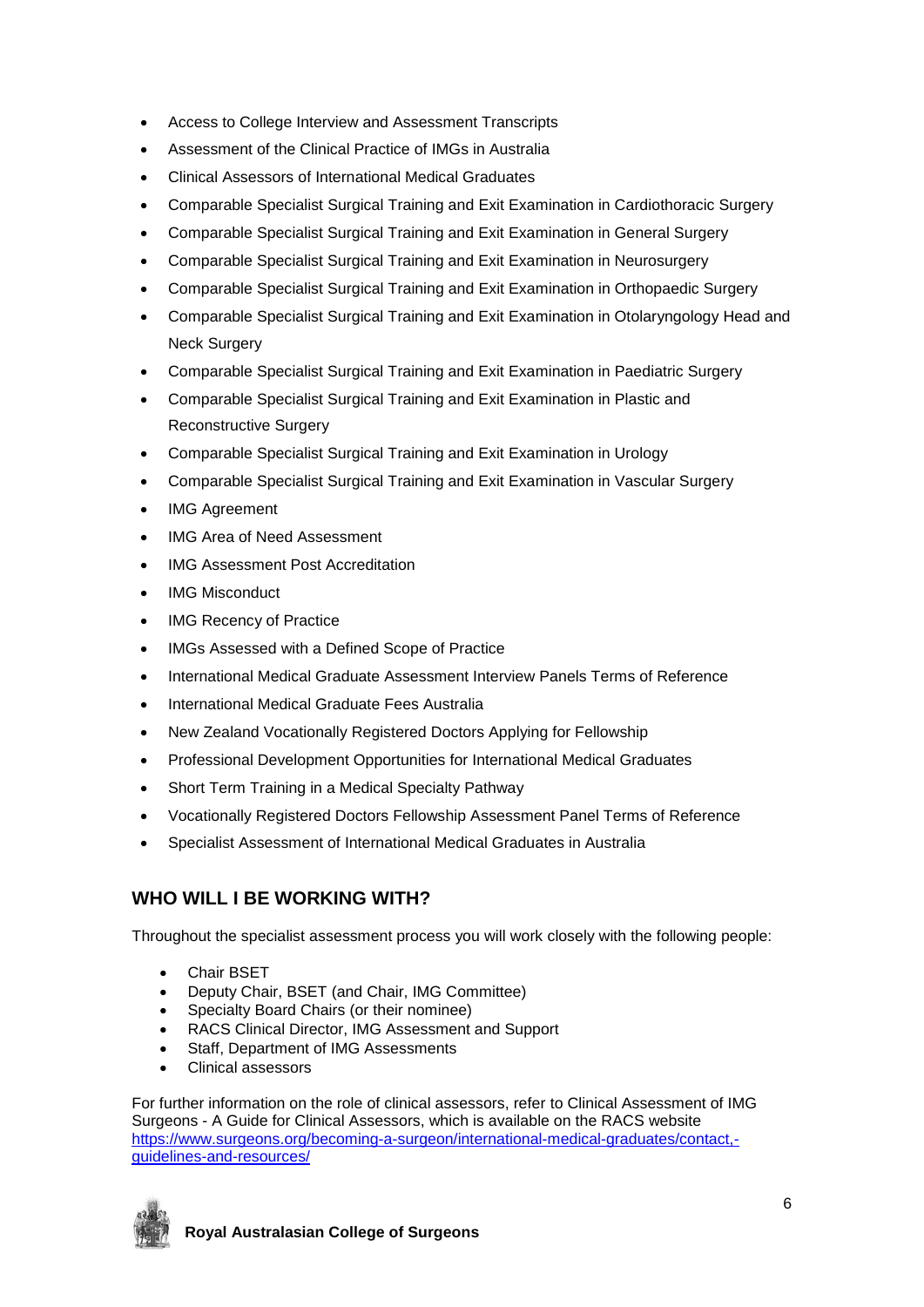The Clinical Director, IMG Assessment and Support provides advice on matters relating to the document based assessment, interview and ongoing assessment including matters relating to poor performance of IMGs during clinical assessment. The Clinical Director can be contacted via the IMG Assessments Department on 03 9249 1219 or via email [IMG.Enquiries@surgeons.org](mailto:IMG.Enquiries@surgeons.org)

# **WHAT ARE THE KEY STEPS IN THE SPECIALIST ASSESSMENT?**

The key steps in the specialist assessment process are:

- RACS document review of specialist application
- Conduct of a face to face interview and final recommendation
- A period of assessment of clinical practice
- Review of the recommendation cases where this proves necessary
- Recommendation for application to Fellowship

## **WHAT IS MY ROLE IN THE DOCUMENT REVIEW?**

Your role during the document review is to evaluate the IMG surgeon's education, training and experience to determine based on the documentation provided:

- (a) that there is evidence of recency of specialist surgical practice in the relevant specialty comparable to that of a surgeon who has completed the RACS education and training surgical training program; or
- (b) that there is sufficient evidence of completion of a specialist training program comparable to the RACS programs, including the competencies, skills and attributes.

The standard for assessing a comparable training program and exit examination are specified in individual specialty specific policies available on the RACS's website.

The standard for assessing recency of practice is specified in the IMG Recency of Practice policy available on the RACS's website.

The IMG Assessments Department will send you a request to review an IMG surgeon's documents along with an assessment form to complete.

This stage of the assessment is looking specifically for documentary evidence that the IMG has completed a comparable specialist surgical training program. If there is no evidence to support completion of a specialist surgical training program the IMG is normally assessed as "not comparable" and advised to undertake further training via the RACS Surgical Education Training (SET) program, or internationally. This stage also provides you with the opportunity to identify any gaps or deficiencies in the provided documentation that could be explored during the interview, if that is your recommendation.

When you have completed your report you will return the assessment form to RACS for processing. The RACS will have sent the same set of documents to the Clinical Director, IMG Assessments and Support for an assessment.

If you and the Clinical Director agree in the determination, this will result in the IMG being classified as:

- a. Not Comparable, with no interview required, and the IMG advised to apply to SET; or
- b. Recommended for interview to finalise the assessment.

The outcome of the document assessment will be communicated to the IMG surgeon. If there is a difference of opinion between you and the Clinical Director, an attempt will be made to reach

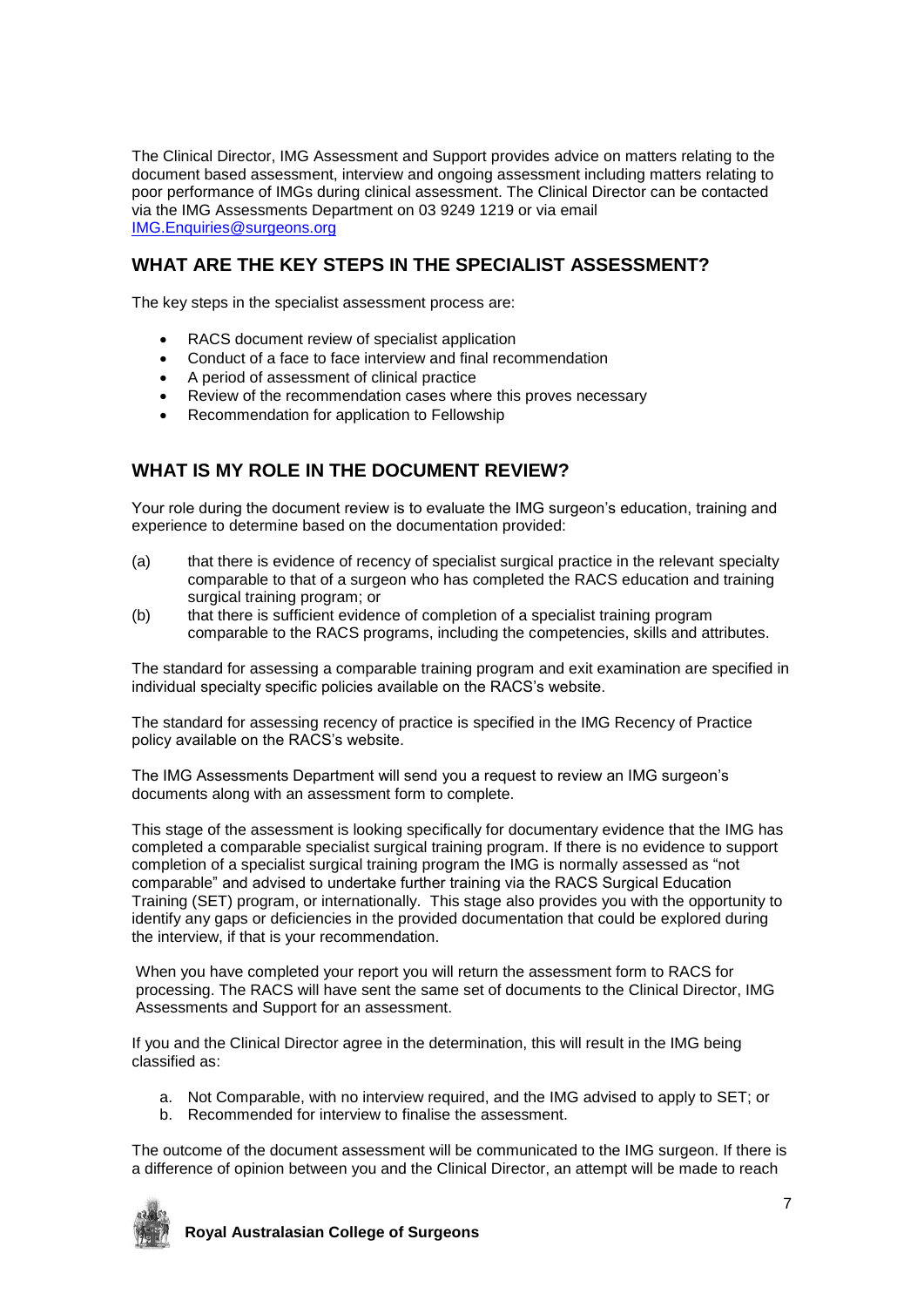accord through personal discussion. If an agreement cannot be reached, the IMG surgeon is asked to attend interview to finalise assessment. The composition of the interview panel must not include the assessor who assessed the IMG as Not Comparable following a document based assessment.

# **WHAT IS MY ROLE IN THE INTERVIEWS?**

The purpose of the interview is to provide the Assessment Interview Panel with an opportunity to further explore and clarify any aspect of the IMG's surgical training and education including confirmation of their training, education and experience, and scope of practice. The interview will also explore specific aspects of the IMG surgeon's surgical practice including their professional communication skills, ability to evaluate their surgical practice and professional ethics through a series of structured questions and scenarios.

BSET will convene a number of Assessment Interview Panels to conduct the face-to-face semistructured interviews. The interview is generally conducted by:

- The Chair and/or the IMG Representative of the relevant Surgical Education and Training Board.
- A representative from the BSET
- A Jurisdictional Representative

Your role is to chair the Assessment Interview Panel. The Department of IMG Assessments will write to you advising the date and location of the interviews. These are usually conducted at the RACS headquarters and each interview takes about an hour and fifteen minutes which includes a pre-briefing amongst panel members, the interview with the applicant and post-interview deliberations amongst panel members

Two weeks before the interviews, you will receive an email from the RACS referring you to its website in order to access all the documentation. As the chair of the panel, you are expected to be the best informed person in the interview. You should know the full contents of the file and have identified key topics that you want to explore at interview. By understanding the content of the file you will be able to avoid asking questions that can be answered from the documentation provided. The questions you ask at interview should address identified gaps in, or seek clarification of, documentation.

On the day of the interview, you and each panel member will be provided with a folder containing an interview proforma, file summary, Curriculum Vitae, referee reports,and the document-based assessments for each IMG being interviewed.

Prior to the IMG surgeon being invited into the room, as the chair you should lead the interview panel in a preparatory discussion. This discussion should identify topics to be explored during the interview and question allocation so that all members are active participants in the interview.

The preliminary discussion should not include discussion of panel member's perception of the likely outcome as such discussion can bias the interview. Verbal information from other sources should not be discussed or used in the decision making process. Written information not supplied by the IMG surgeon can only be used in the decision making process if first provided to the IMG surgeon, with reasonable time to respond either in writing or verbally at the interview.

The Chair is also responsible for welcoming the IMG surgeon to the interview, and should introduce each of the panel members, and provide a brief description of the process. It should be reiterated to the IMG surgeon that the panel members have examined all the documentation, the expected time of the interview, and invite them to make clear, concise statements during the interview.

An important task for the Chair is to balance the need to complete all components of the interview within the allotted time while giving the IMG surgeon reasonable opportunity to answer the questions put to them.

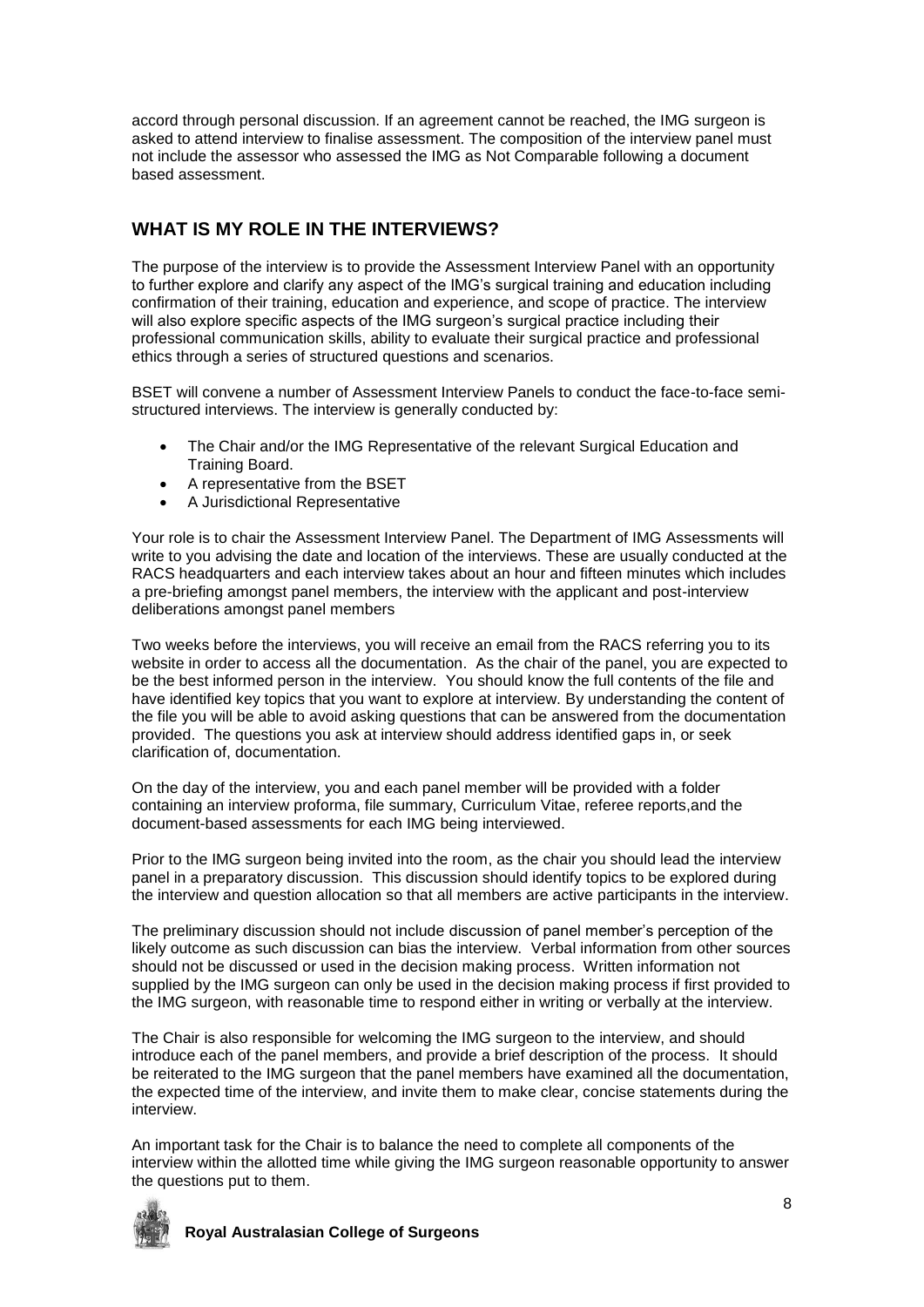At the completion of the interview invite individual panel members to reflect on what they had heard and to complete comments in their interview proformas. Individual reflection will make the subsequent panel discussion more effective. You should then invite each member to comment in turn before commencing a discussion to reach a consensus on the final recommendation, with supporting reasons. You will complete the IMG Interview Summary Assessment and Final Recommendation Form, which must be signed by each panel member. It must reflect the agreed reasoning for the decision made, as this document is the basis of subsequent approval by the Board of SET and of communication to the IMG.

This report will be collected by a member of the RACS staff. The IMG Department will then prepare a summary report of all decisions from interviews held on the day, which is submitted to BSET or Exec. BSET for approval.

In extraordinary circumstances where there is insufficient time to make a decision the panel can adjourn and reconvene by teleconference. In such circumstances the IMG Assessment Department will be able to assist with the sign-off process.

Further information on the interview process is available in the 'Guidelines for Interview Panel Members' sent to all panel members prior to interviews.

All Interview Panel members are required to complete the eLearning module on IMG Interviewer Training prior to interview. The eLearning module is available on RACS website [http://elearning.surgeons.org/IMG Interviewer Training](http://elearning.surgeons.org/course/view.php?id=227)

#### Interim Recommendation

The Interim Recommendation forms the basis for the ensuing period of assessment of the IMG surgeon's clinical practise. It is made following an interview by the assessment panel including you. The Interim Recommendation must be approved by BSET and cannot be altered during the term of clinical assessment without approval by BSET. The Interim Recommendation is valid for two years from date of recommendation to enable the IMG to find a suitable position for clinical assessment purposes, and four years from date of commencement of clinical assessment.

Note: If the IMG is deemed 'not comparable' following a document-based assessment and an interview is not required, a Final Recommendation is provided based on the documentation alone.

## **HOW DO THE CLASSIFICATIONS DIFFER?**

#### **NOT COMPARABLE**

The IMG surgeon will be deemed **"Not Comparable"** if he or she is unable to provide evidence of having completed a surgical education and training program that is comparable to the RACS program for Australia and New Zealand. It is still possible doctors in this category to work in Australia but not as independent surgeons. If the IMG still wishes to work in Australia, they will be required to complete a number of AMC requirements. IMGs with this classification are advised to refer the AMC and/or MBA website.

To pursue a surgical career in Australia an IMG assessed as not comparable would need to complete the SET program to achieve Fellowship of the RACS**.**

#### **PARTIALLY COMPARABLE**

An IMG surgeon will be deemed Partially Comparable if:

1. There is evidence of recency of surgical practice in the relevant specialty; and

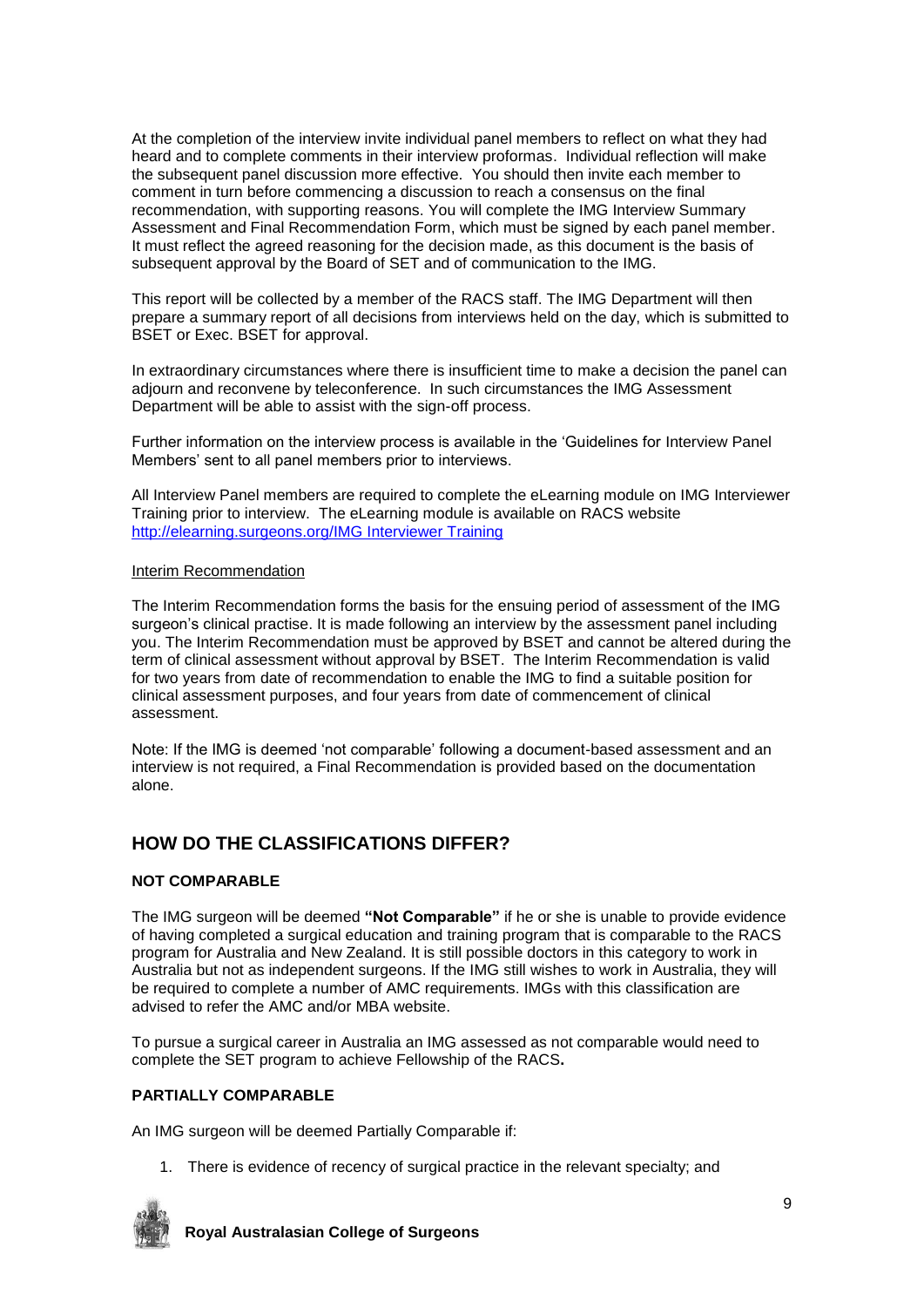- 2. There is evidence of completion of a specialist training program comparable to the RACS programs including the competencies, skills and attributes; and
- 3. The applicant has not completed a comparable exit examination to the RACS Fellowship Examination and/or the depth and scope of surgical practice in the specialty since the attainment of their surgical qualification is not of a sufficiently high standard or duration as to waive the need to sit the Fellowship Examination



**Figure 2 - Key steps of assessment for IMGs assessed as partially comparable**

IMG surgeons who are deemed partially comparable will be required to complete all of the following before being eligible for Fellowship of the RACS:

- Undergo a period of clinical assessment, under MBA Level 3 supervision unless otherwise specified, for a period of up to 24 months; and
- Pass the Fellowship Examination; and
- Complete professional development activities; and
- Complete online 3-monthly assessment reports; and
- Complete annual MSF assessment; and
- Complete any specified up-skilling or mandatory requirements.

### **SUBSTANTIALLY COMPARABLE**

An IMG surgeon will be deemed **Substantially Comparable** if:

- 1. There is evidence of recency of surgical practice in the relevant specialty; and
- 2. There is evidence of completion of a specialist training program comparable to the RACS programs including the competencies, skills and attributes; and
- 3. There is evidence the applicant has completed an exit examination comparable to the RACS Fellowship Examination and/or the depth and scope of surgical practice in the specialty since the attainment of their surgical qualification is of a sufficiently high standard or duration as to waive the need to sit the Fellowship Examination

In exceptional circumstances an IMG may be assessed as exceeding the standard of substantial comparability to an Australian or New Zealand trained surgeon within a defined scope of practice. Where the defined scope of surgical practice is considered valuable to the community and conforms to the goals of the CollegeRACS and specialty discipline, the IMG may be recommended to Fellowship within this defined scope of practice

IMG surgeons who are assessed as substantially comparable will be required to complete the following before being eligible for Fellowship of the RACS:

- Undergo a period of clinical assessment for a period of up to 12 months. Clinical assessment will commence as MBA Level 3 supervision, progressing to MBA Level 4 supervision based on satisfactory performance (up to 12 months); and
- Complete professional development activities; and
- Complete online 3-monthly assessment tools; and

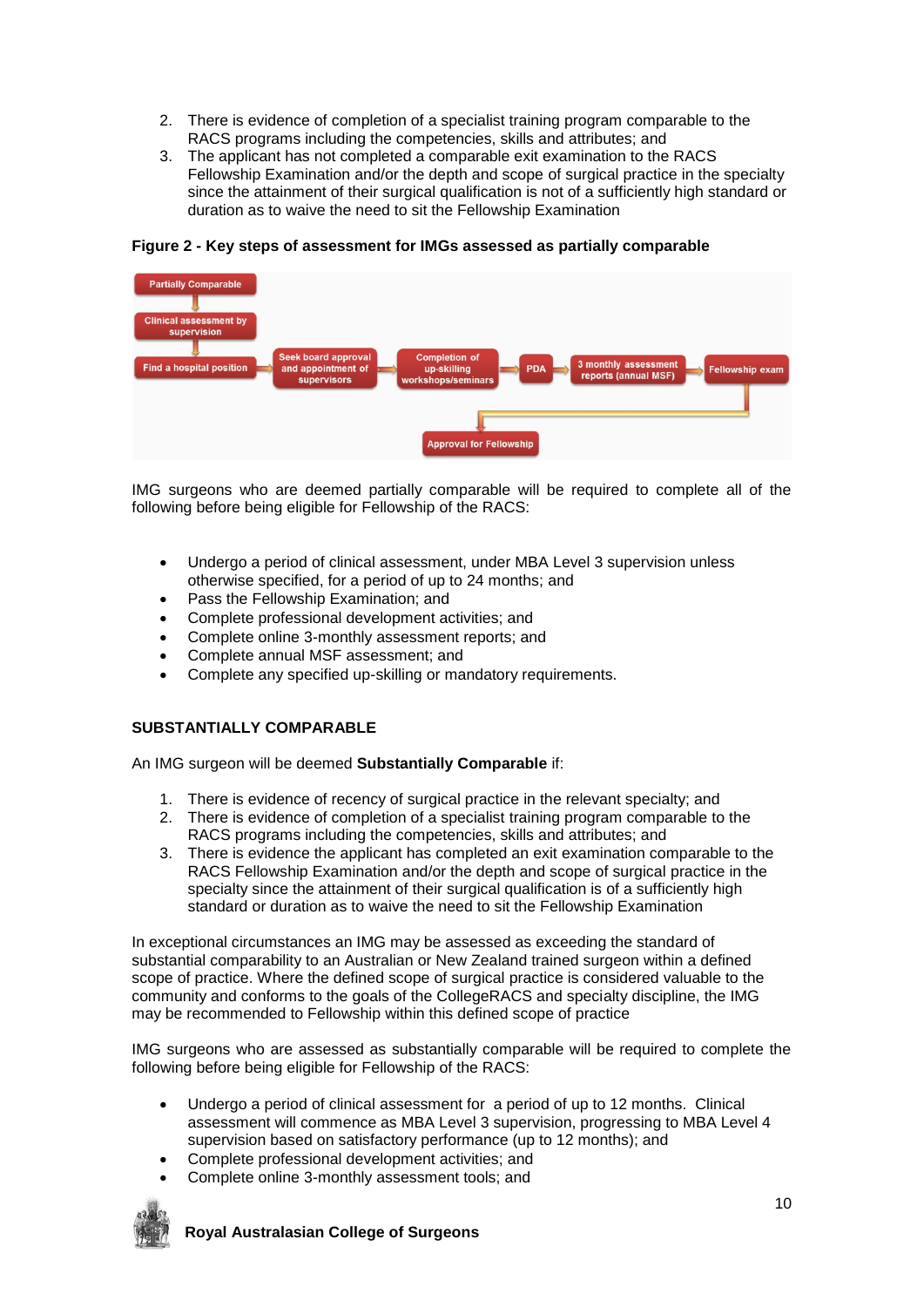- Complete an MSF assessment; and
- Complete any specified up-skilling or mandatory requirements.

The diagram below presents the key steps for IMGs assessed as substantially comparable.

**Figure 3 - Key steps for IMGs assessed as substantially comparable**



# **WHAT IS THE DIFFERENCE BETWEEN LEVEL 3 SUPERVISION AND LEVEL 4 SUPERVISION?**

RACS has revised its IMG policies to reflect Medial Board of Australia (MBA) guidelines on the supervised practice of IMGs under Level 3 supervision and Level 4 supervision.

MBA guidelines on Level 1 supervision and MBA Level 2 supervision is **not** applicable to IMGs on a specialist pathway.

Clinical assessment – under Level 3 supervision or Level 4 supervision - requires the IMG and Clinical Assessors to interact via regular face-to-face, email and/or telephone contact. This enables the IMG and the Clinical Assessors to work together through issues including, but not limited to:

- identifying aspects of practice where support and assistance is required
- negotiating plans of action in order to meet needs and goals
- selecting continuing medical education or professional development activities and audit options
- to complement and support specific aspects of surgical practice
- determining the focus and design of audit activities
- reviewing the results of audit activities
- addressing any deficiencies which are revealed as a result of audit activities and performance review
- Assessment of progress towards preparing for satisfactory completion of the Fellowship Examination where an IMG is on a pathway to Fellowship by Examination

**Level 3 supervision** is the review of the clinical practice of an IMG who has a limited degree of autonomy. The IMG takes primary responsibility for each individual patient. Level 3 supervision can only be performed locally (on-site) and involves direct observation of the IMGs clinical practice on a regular basis. Level 3 supervision of an IMG's surgical practice can be performed by two Fellows nominated by the assessing Specialty Board Chair or nominee.

**Level 4 supervision** can be performed from a distance. Level 4 supervision of an IMG's surgical practice can be performed by two Fellows nominated by the assessing Specialty Board

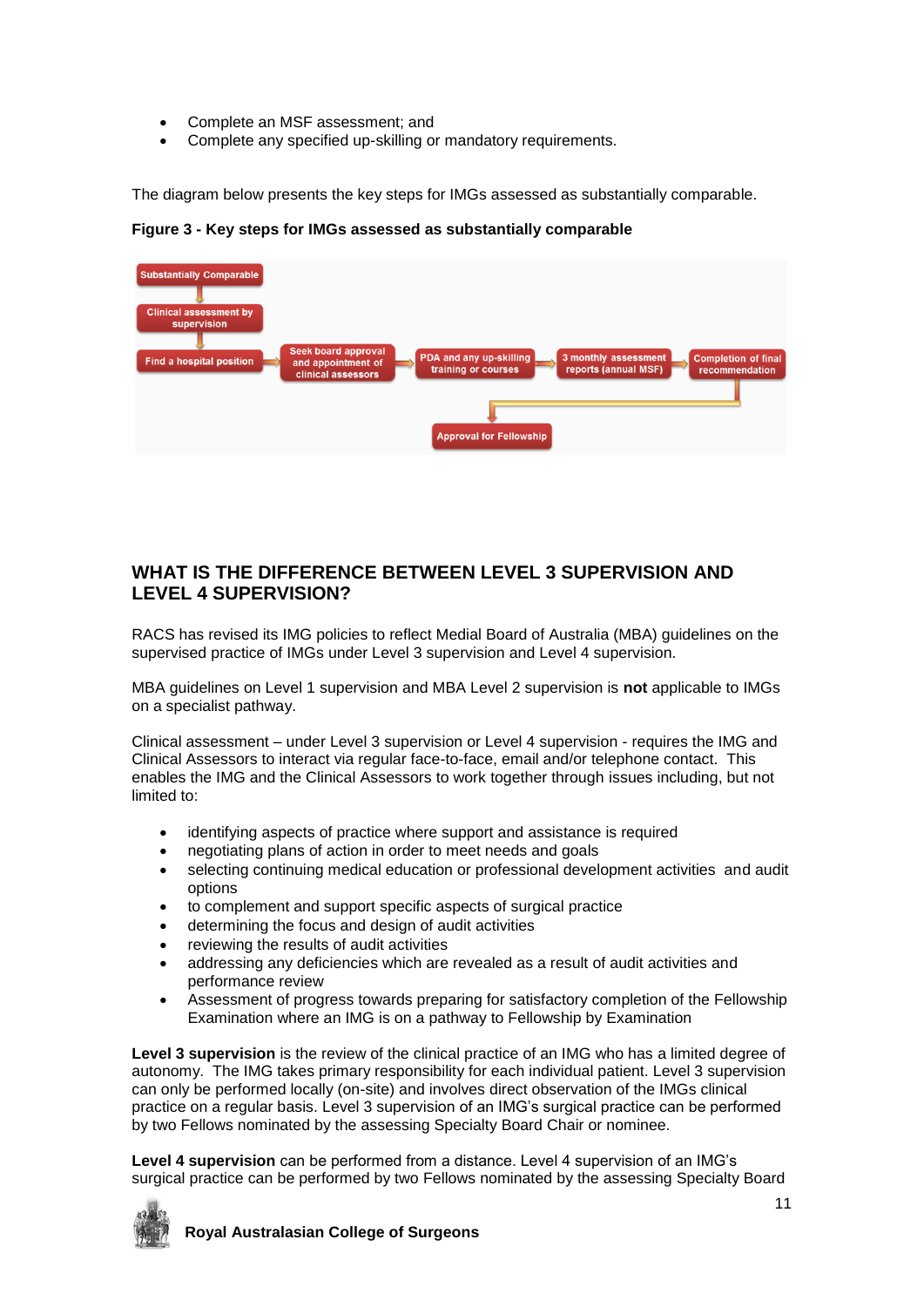Chair or nominee. The Clinical Assessors are not necessarily located in the same hospital as the IMG surgeon. The IMG takes full responsibility for each individual patient. The Clinical Assessor(s) must be available for consultation if the IMG requires assistance.

Supervision of an IMG's clinical practice provides assurance to RACS, the MBA and the community that the IMG's surgical practice is safe and is not putting the public at risk. Together with the Fellowship Examination (if applicable), work based assessment tools, review of log books and audit activities, provides RACS the evidence that the IMG possesses the competencies, skills and attributes of an Australian and New Zealand trained surgeon. The period of supervision will also introduce the IMG to a culture of continuous learning and professional development.

Satisfactory performance against the required standards confirms that the recommended pathway for the IMG is an appropriate one.

For more information refer to:

- Clinical Assessors of IMGs in Australia policy on RACS website [https://www.surgeons.org/policies-publications/policies/international-medical](https://www.surgeons.org/policies-publications/policies/international-medical-graduates/)[graduates/;](https://www.surgeons.org/policies-publications/policies/international-medical-graduates/) and
- MBA Guidelines: Supervised Practice of IMGS on MBA website [http://www.medicalboard.gov.au/Registration/International-Medical-](http://www.medicalboard.gov.au/Registration/International-Medical-Graduates/Specialist-Pathway.aspx)[Graduates/Specialist-Pathway.aspx](http://www.medicalboard.gov.au/Registration/International-Medical-Graduates/Specialist-Pathway.aspx)

# **WHAT IS MY RESPONSIBILITY DURING THE PERIOD OF CLINICAL ASSESSMENT?**

When the Interim Recommendation has been approved the RACS will notify the IMG. It is then the IMG surgeon's responsibility to find a hospital position that is suitable for undertaking clinical assessment and/or for preparation for the Fellowship Exam.

### **Approving a hospital position**

Your responsibilities are to:

- Provide advice on what the IMG should look for when seeking a suitable hospital post
- Review the IMG Post Description Form (IPDF) submitted by the IMG and make a determination as to whether to accredit the position as suitable for clinical assessment in accordance to the IMG Assessment Post Accreditation policy and specific criteria depicted in the IPDF.
- Confirm and/or allocate clinical assessors to the IMG surgeon. Note: The IMG or hospital may submit names for consideration, however, the ultimate authority for approval of clinical assessors is yours on behalf of BSET.

### **Review of quarterly clinical assessment reports**

Your responsibilities are to

- Review each assessment report (inclusive of 3 monthly mini-CEX and DOPS assessments, and annual monthly MSF or 360 evaluation) to ensure that the IMG surgeon's performance is of the required standard in all areas; and
- Review each logbook summary and make a determination on whether the IMG surgeon's experience adequately covers the volume, breadth and scope of practice within that specialty;

advise the Department of IMG assessments accordingly with regard to the IMG's progress.

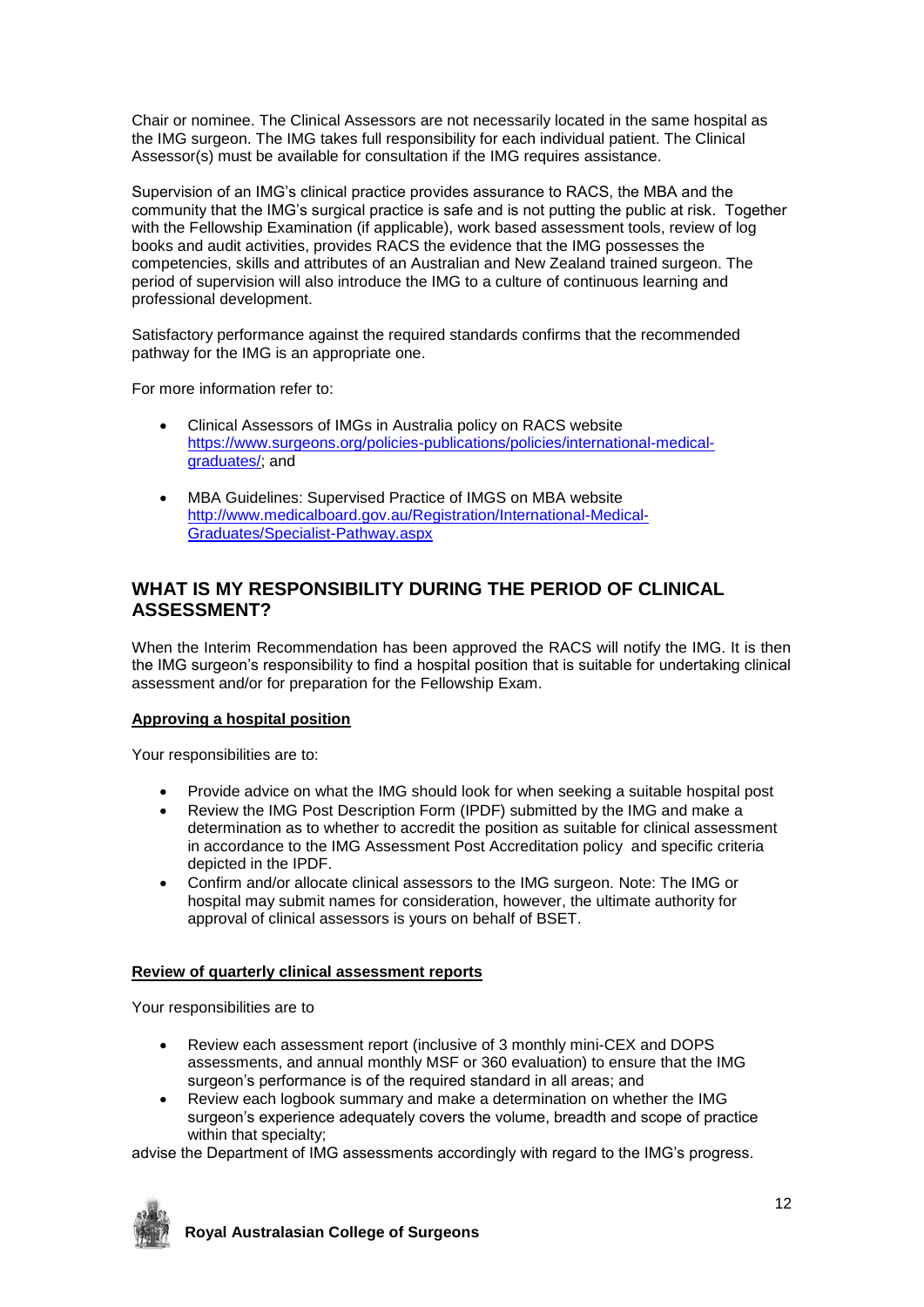Further information on the work based assessment tools is available on the RACS's website [https://www.surgeons.org/becoming-a-surgeon/international-medical-graduates/contact,](https://www.surgeons.org/becoming-a-surgeon/international-medical-graduates/contact,-guidelines-and-resources/) [guidelines-and-resources/](https://www.surgeons.org/becoming-a-surgeon/international-medical-graduates/contact,-guidelines-and-resources/)

# **APPLICATION TO PRESENT FOR THE FELLOWSHIP EXAMINATION**

If the IMG surgeon is undertaking 24 months of clinical assessment, the IMG surgeon will be eligible to apply to present for the Fellowship Examination after nine months of satisfactory clinical assessment.

If the IMG surgeon is undertaking 12 months of clinical assessment, the IMG surgeon may make an application to present for the Fellowship Examination at any time after commencement of clinical assessment.

# **WHAT TRAINING IS AVAILABLE FOR CLINICAL ASSESSORS?**

The RACS has several training packages for Fellows involved in education and training.

Clinical Assessors are required to complete the mandatory advanced training in recognizing, managing and preventing "Discrimination, Bullying and Sexual Harassment" as specified in the RACS Building Respect & Improving Patient Safety Action Plan:

- a. Training in adult education principles (the Foundation Skills for Surgical Educators FSSE course or approved comparable training) and;
- b. Advanced training in preventing DBSH
- c. Any other training specified by the Specialty Training Board.

Clinical Assessors are also required to complete the following RACS eLearning modules:

- a. Keeping Trainees on Track (KTOT) eLearning Module
- b. Clinical Assessors for IMGs online eLearning Module

Clinical Assessors are recommended to become members of the Academy of Surgical Educators (ASE) to assist acquiring ongoing development as an educator.

## **WHAT ARE MY RESPONSIBILITIES IF AN IMG SURGEON'S CLINICAL PERFORMANCE IS BORDERLINE OR BELOW THE COMPETENT STANDARD?**

### **Unsatisfactory assessment reports or inadequate operative experience**

If you receive an assessment report that is borderline or unsatisfactory, your responsibilities are:

- Notify the Department of IMG Assessments (or other delegated administrative support); and
- Undertake a performance counselling interview with the IMG surgeon within 2 weeks of receipt of unsatisfactory assessment reports or inadequate operative experience; and
- Prepare a formal assessment report and/or remedial plan and ensure that this is signed by the clinical assessors and the IMG surgeon within 2 weeks of interview. This may be required at any time during the clinical assessment period.

You may also contact the Clinical Director, IMG Assessments and Support at any time to raise any concerns with regard to the IMG's clinical practice. The Clinical Director, IMG Assessments and Support can be contacted via email [img.enquiries@surgeons.org](mailto:img.enquiries@surgeons.org)

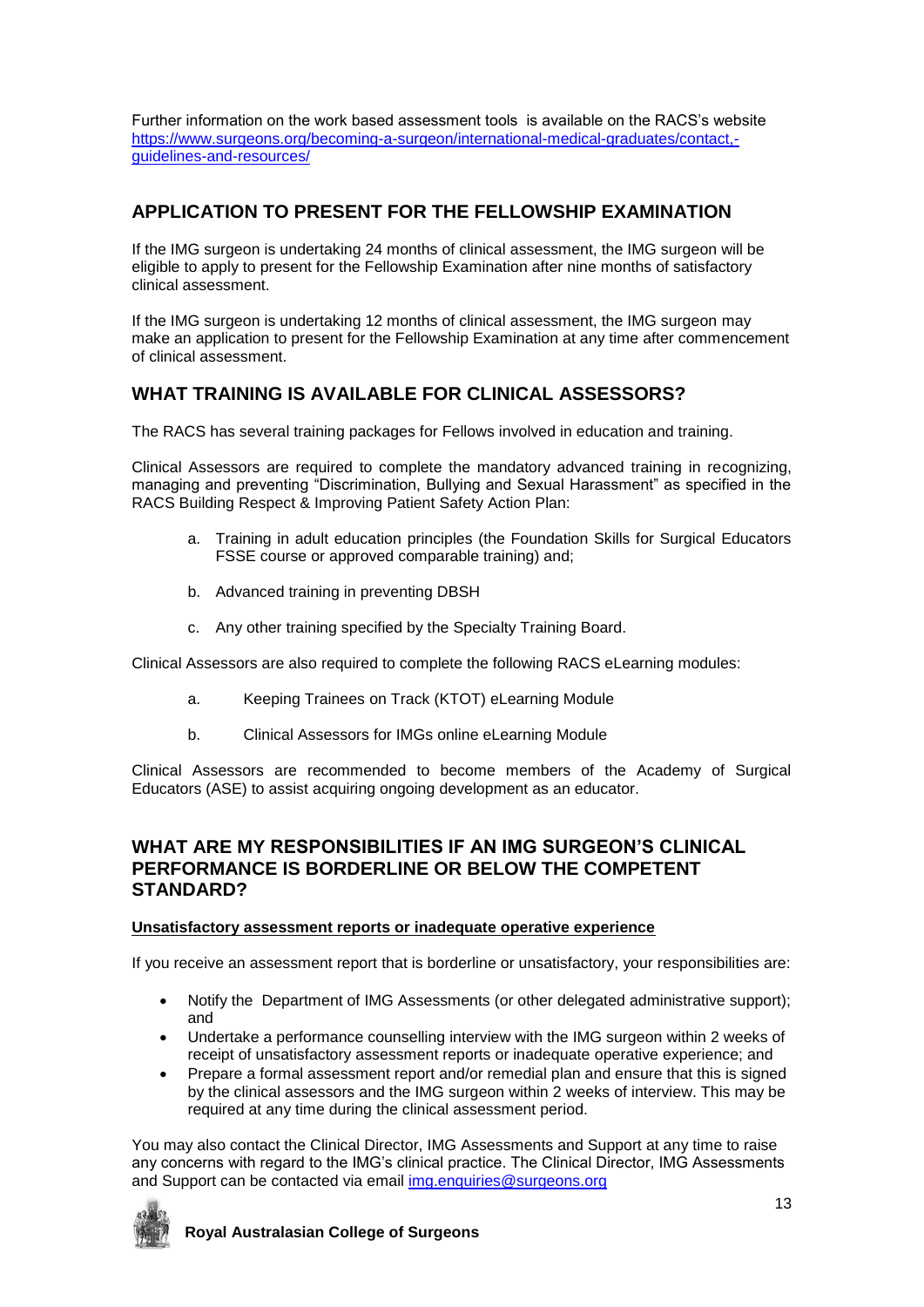Should subsequent identification of unsatisfactory performance in any area and/or including volume or inadequate breadth and scope of clinical practice by the IMG be identified, you must formally notify the IMG via the Department of IMG Assessments (or other delegated administrative support), copied to the clinical assessors.

The Department of IMG Assessments will arrange a reassessment of the IMGs specialist and/or AoN assessment. The reassessment will be undertaken by the Specialty Board Chair or nominee, and Deputy Chair, BSET or nominee. At the conclusion of the reassessment notification may include:

- Review of the recommendation to the AMC to include an extended period of assessment of clinical practice and/or the additional requirements to satisfactorily complete the Fellowship Examination or Fellowship.
- Review of the approved assessment post.
- Amendment of the recommendation. This may require the IMG to apply to enter the Surgical Education Training (SET) program.
- Withdrawal of College approval of the Area of Need position/hospital post.

## **Welfare of patients**

If there is documented concern that an IMG surgeon's performance is potentially endangering to the welfare of patients your responsibility is to report this to the Censor-in-Chief. This may result in formal notification of performance to the relevant medical authorities.

## **Feedback on poor performance in the Fellowship Examination**

If the Court of Examiners identifies poor performance, it will notify the relevant Surgical Education and Training Board of its concerns, within 2 weeks of the Fellowship Examination. The Chair of the Court will also provide a copy of the Senior Examiner's report.

Within two weeks of receiving the Court notification and Senior Examiner's Report, the IMG surgeon will be advised to attend an interview with the Specialty Board Chair or nominee and the Chair of BSET. The interview may be in person or by teleconference and may also seek advice and information from other parties, including (but not limited to) the Clinical Assessor/s and employer.

During the interview, the IMG will be advised of the concerns regarding their poor performance in the examination and any associated clinical competence and/or safety concerns.

Following interview, the Chair of BSET will make a recommendation to the Censor in Chief who will decide on an appropriate course of action. This may include recommendation that the IMG be reassessed, an extended period of assessment of clinical practice, counselling, and/or a formal notification of performance to the relevant medical authorities.

If an IMG surgeon fails to participate in an interview when required, the Specialty Board Chair or nominee should not approve his or her application to re-present for the Fellowship Examination

Further information on underperformance is available in the following policies and guidelines:

- Clinical Assessment of International Medical Graduate surgeons in Australia
- Fellowship Examination, Eligibility, Review and Feedback
- Clinical Assessment of IMG Surgeons A Guide for Clinical Assessors

# **RECOMMENDATION FOR FELLOWSHIP**

Normally, this stage is initiated by the IMG surgeon when they believe that they have completed all requirements of the Interim Recommendation. The IMG surgeon will complete an Application

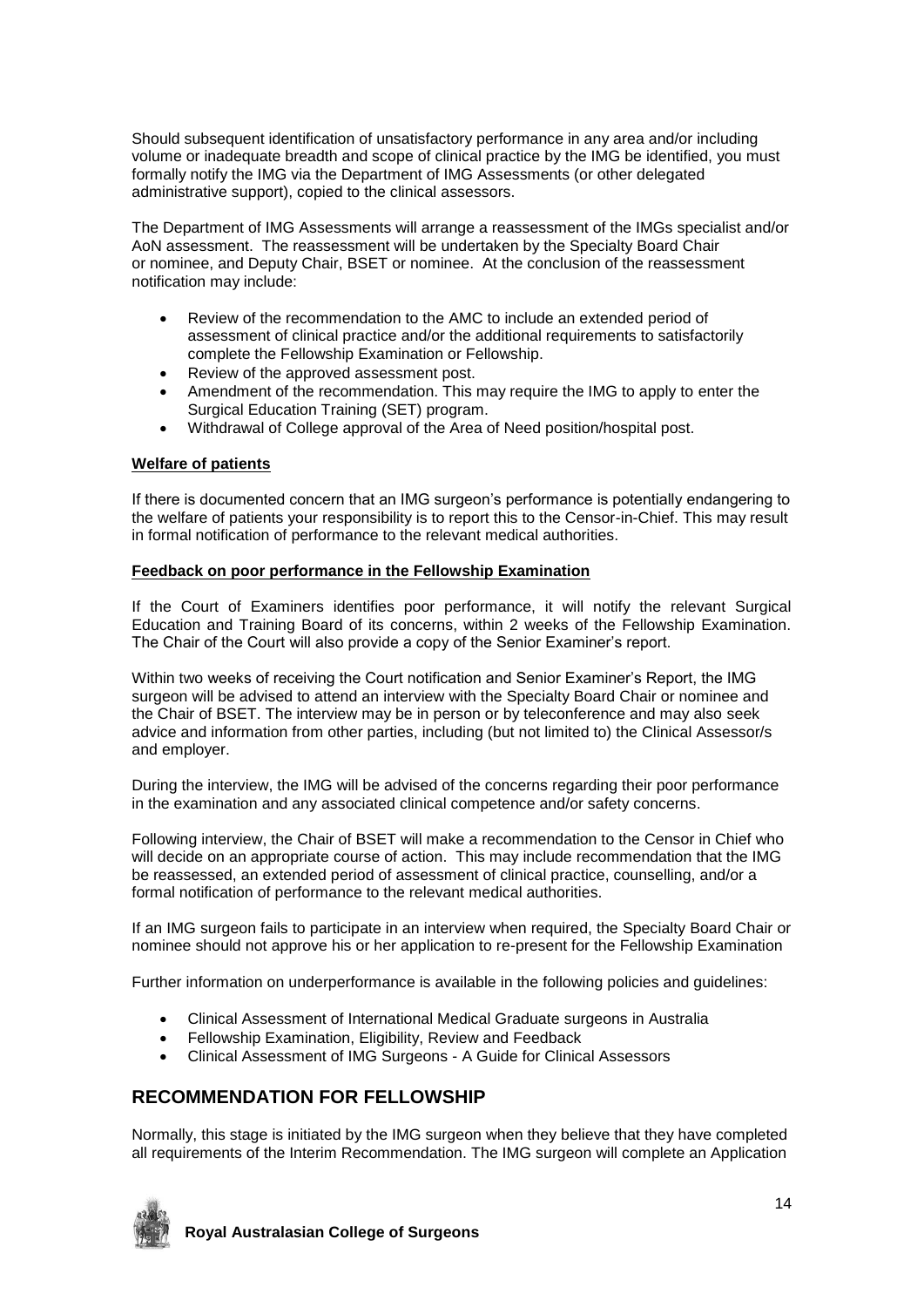for Admission to Fellowship Form and this should be supported by their Clinical Assessor, who will have signed the application form.

The Application for Admission to Fellowship will progress through two stages:

**Stage 1**: Specialty Board Review of the IMG surgeon's performance

In order for the IMG to apply for Fellowship it is first necessary for the Specialty Board to confirm that all the requirements of the Initial Recommendation have been met satisfactorily.

**Stage 2**: Recommendation to BSET

The IMG Department will prepare a recommendation for BSET that the IMG surgeon be awarded Fellowship.

If the BSET approves the recommendation, it will proceed to the Education Board for approval and then to Council for ratification.

Once all these steps have been completed, the RACS will notify the IMG surgeon and the application will be forwarded to Fellowship and Standards for processing.

## **COMPLAINTS AND APPEALS**

Complaints relating to IMG specialist assessments are handled through the RACS's Complaints and Appeals procedures. Your responsibility in the complaints and appeals process is to provide advice and information upon request.

# **SPECIALIST ASSESSMENT FEES**

IMG services are provided on a user-pays basis. Fees are set annually by RACS Council and published on the RACS website.

# **HOW DO I CLAIM EXPENSES?**

Fellows providing specialist and/or clinical assessment to IMG surgeons can claim a professional services fee for interviews, on-site clinical assessment and off-site clinical assessment. Travel and accommodation expenses incurred in carrying out your IMG assessment will also be reimbursed. Refer to College website for expense reimbursement policy and claim forms

Information on claiming professional services fee can be obtained from the Department of IMG Assessments.

# **WHAT SUPPORT CAN THE RACS PROVIDE?**

BSET manages the IMG specialist assessment portfolio. The Chair of BSET has overall responsibility for the IMG specialist assessment portfolio.

In addition there are two key supports at the RACS:

- 1. Deputy Chair, Board of Surgical Education & Training
- 2. Clinical Director, IMG Assessment and Support
- 3. Department of IMG Assessments (can provide administrative support in your role)

Contact details for each of the above are available on the RACS website. Alternatively, contact the RACS at:

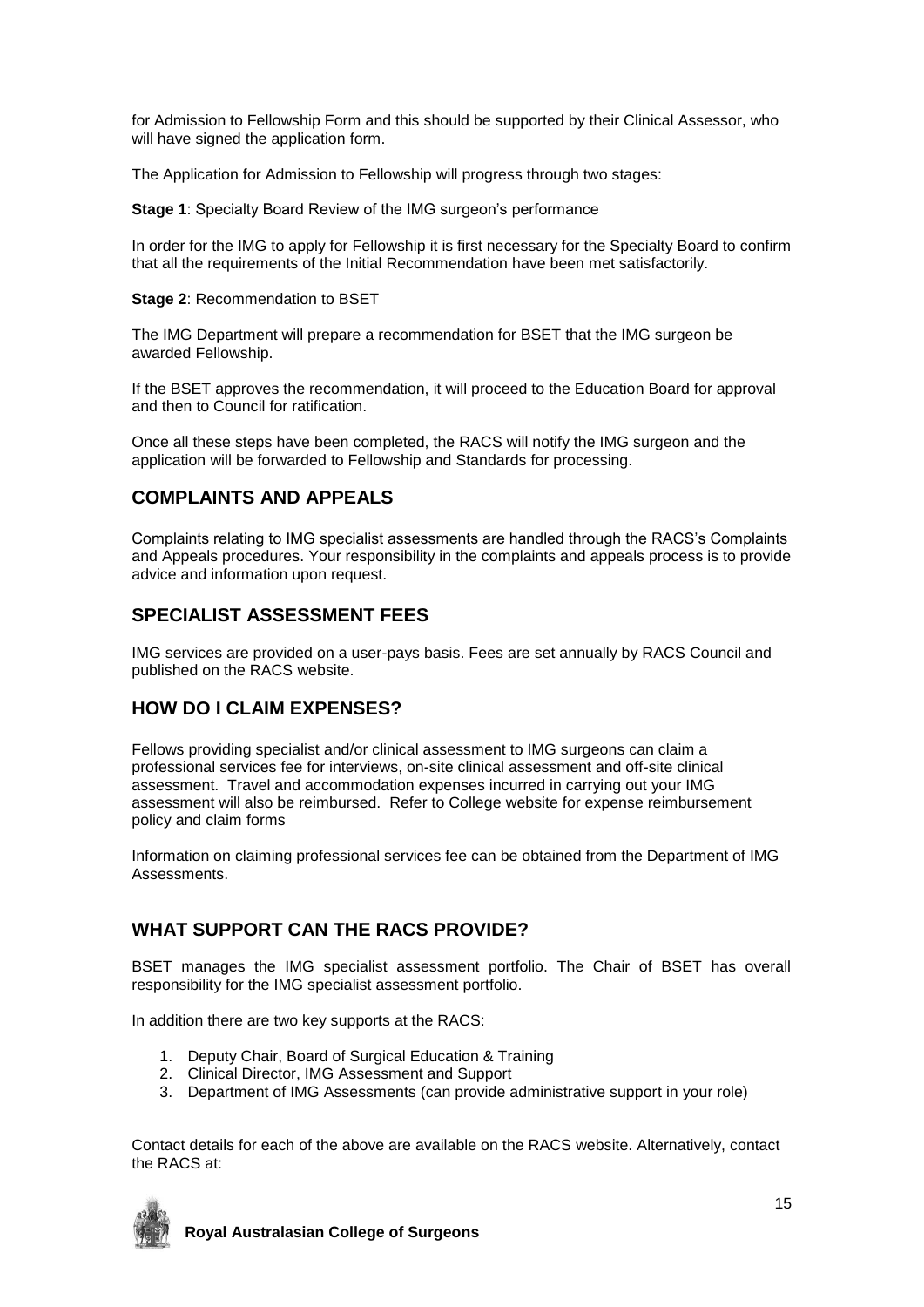Phone +61 3 9249 1242 Fax +61 3 9249 1240 Email : IMG.enquiries@surgeons.org Web: www.surgeons.org

# **ADDITIONAL INFORMATION AND LINKS**

Other organisations may be of assistance. They are:

- DoctorConnect website
- AMC
- MBA

Links to each are available on the RACS website. Further information on IMG specialist assessments is also available on the RACS website.

# **GUIDELINES, FORMS AND CHECKLISTS**

Guidelines, forms and checklists relating to IMG specialist and/or clinical assessment are all available on the RACS's website [www.surgeons.org/becoming-a-surgeon/international-medical](http://www.surgeons.org/becoming-a-surgeon/international-medical-graduates.aspx)[graduates.aspx](http://www.surgeons.org/becoming-a-surgeon/international-medical-graduates.aspx)

## **Glossary**

| <b>IMG surgeon</b>       | An international medical graduate who has postgraduate<br>surgical education and training        |
|--------------------------|--------------------------------------------------------------------------------------------------|
| <b>BSET</b>              | Board of Surgical Education and Training                                                         |
| <b>Specialty Board</b>   | Surgical Education and Training Board. There are nine<br>such boards in the RACS.                |
| <b>Clinical Assessor</b> | Fellow of the RACS who is conducting an assessment<br>of the clinical practice of an IMG surgeon |
| <b>AMC</b>               | Australian Medical Council                                                                       |
| <b>MBA</b>               | Medical Board of Australia                                                                       |

# **SUMMARY OF BOARD AND/OR IMG REPRESENTATIVE RESPONSIBILITIES**

### **Document-Based Assessment**

 Conduct a review of documentation upon request by the RACS and provide an assessment.

### **Chairing an Assessment Interview Panel**

- Ensure that the interviews are held in accordance with the RACS Terms of Reference for International Medical Graduate Assessment Interview Panels in Australia policy.
- Complete the interview proforma and IMG Interview Summary Assessment and Final Recommendation Form . Ensure that it is signed by all Assessment Interview Panel members and return to RACS staff upon completion of each interview.